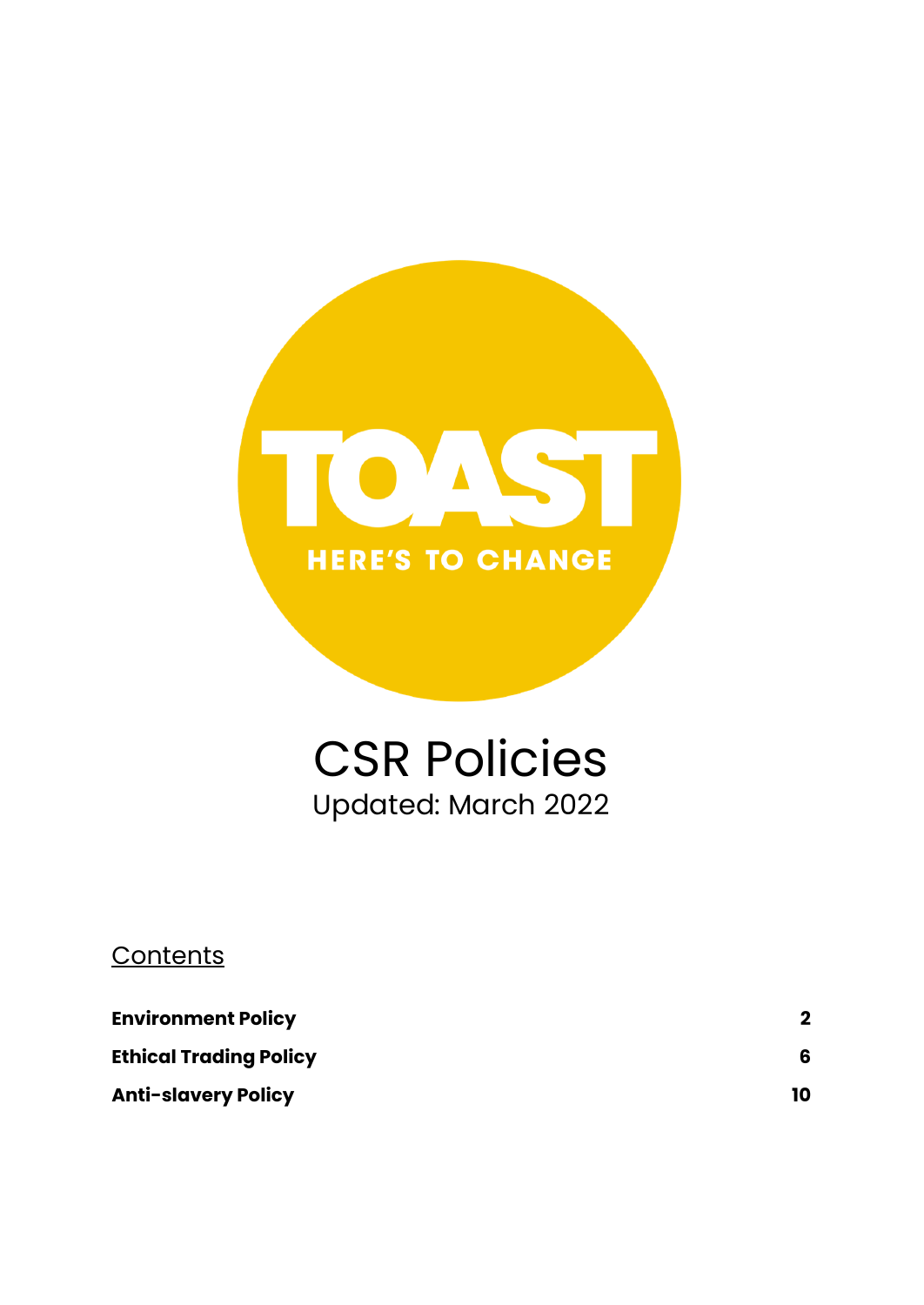

Please see our <u>Staff [Handbook](https://drive.google.com/file/d/1ifAHK_s9qU9doxKnt8OpTu0fGu3FYmrd/view?usp=sharing)</u> for the following policies: Anti-bribery policy, Data Protection Policy, Whistleblowing Policy.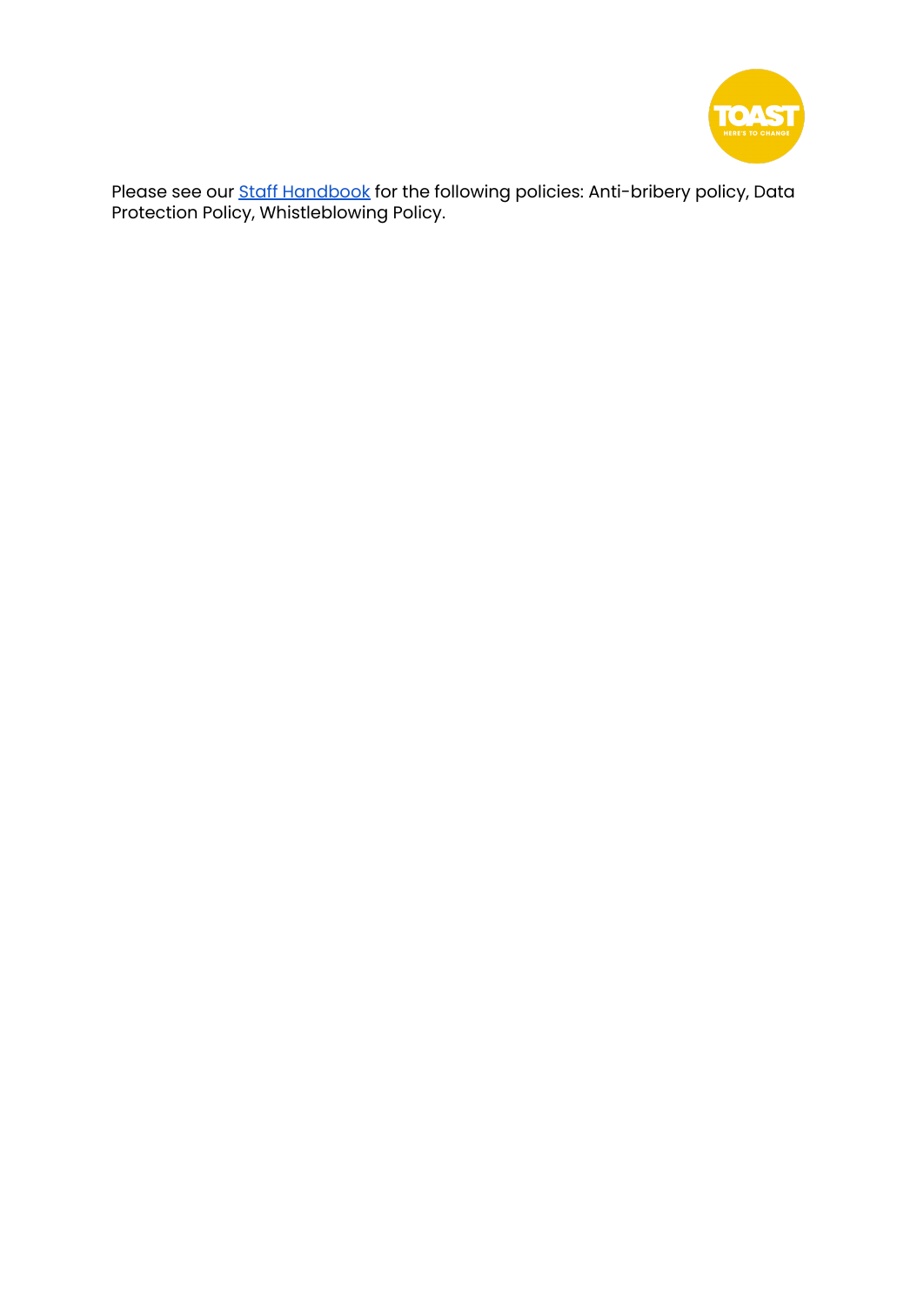

# <span id="page-2-0"></span>Environment Policy

Toast Ale Ltd is committed to minimising the impact of our activities on the environment.

Our strategy to is to:

- Meet or exceed all the environmental leaislation relating to our company.
- Measure our impact on the environment and set targets for ongoing improvement.
- Maximise the use of surplus ingredients in the production of our beer to reduce the impact of bakeries and reduce demand for virgin barley in brewing.
- Actively promote environmentally responsible operations with our brewery suppliers, including efficient use of energy and water.
- Minimise the environmental impact of distribution though our distribution strategy.
- Minimise beer waste by finding alternative uses for batches of beer that fail to meet our quality standards or are past BBE.
- Actively promote recycling of glass bottles, aluminium cans and cardboard packaging with our customers.
- Raise team awareness of environmental issues and enlist their support in further improving the Company's performance.

Louisa Ziane, COO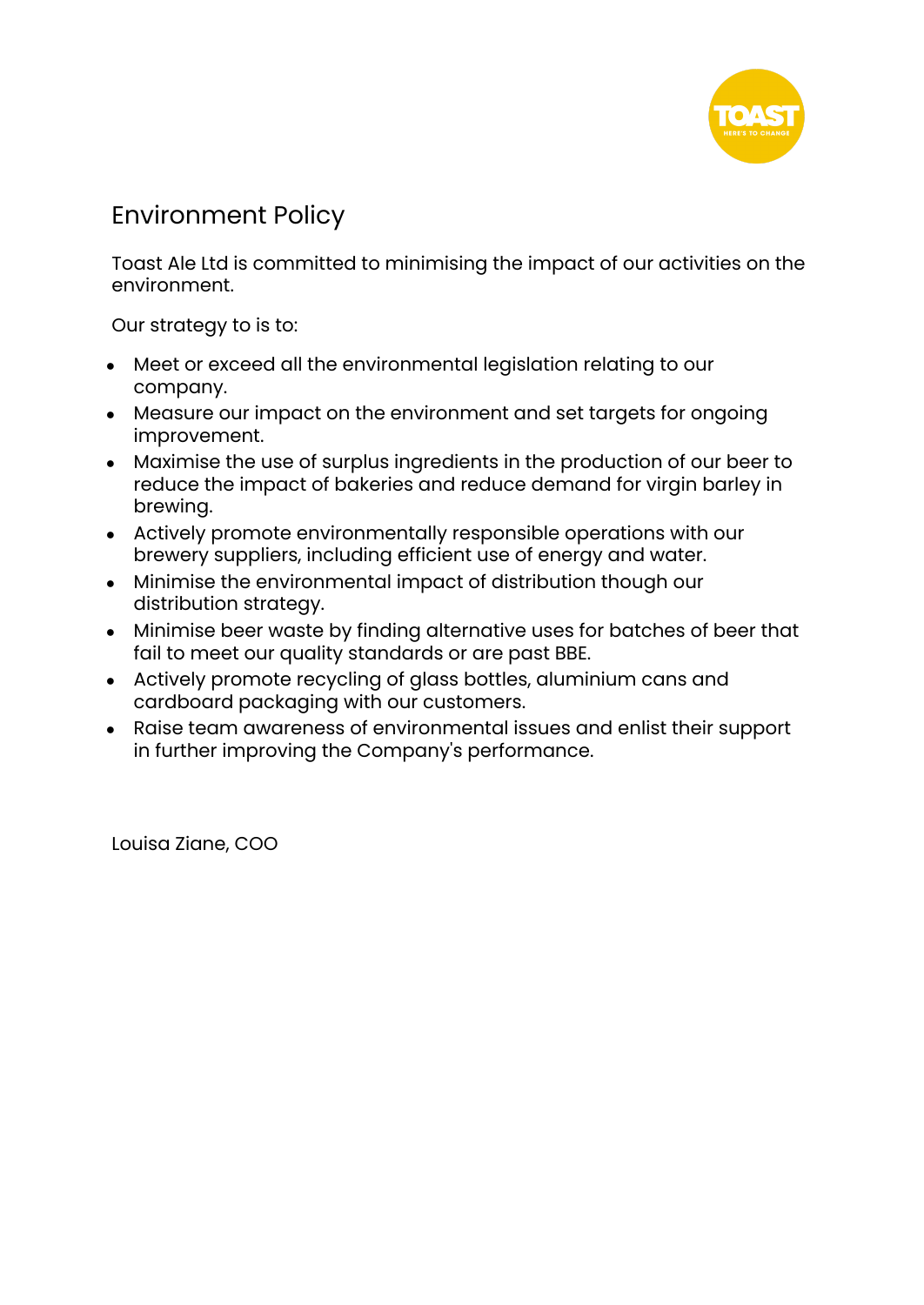

## Environmental Management System

Our goal is to minimise the environmental impact of our products.

We are incredibly proud of the fact that we are creating a product using a surplus ingredient that would otherwise be wasted, preventing end of life impacts and reducing demand for land that can drive deforestation. In doing so we are raising funds to tackle the systemic causes of food waste by donating to select partner environmental charities.

However, we are mindful of not creating a product that has a greater negative impact. We therefore conduct a carbon footprinting exercise on an annual basis to measure and report our impact (as part of our annual impact report).

We have set a target to be Net Zero by 2030. Our offset strategy is to work with the food system, and regenerative food producers in particular, to use soil sequestration that also benefits biodiversity and water management. Our priority is to reduce our emissions as far as possible before investing in activity to offset our residual emissions.

### Environmental Impacts

The key positive environmental impact of our business is our use of surplus fresh bread. As at 31 December 2021, we have prevented 100 tonnes of bread from being wasted.

The main negative impacts of our business activities are occur in our supply chain as we contract brew our beer and work with fulfilment partners to distribute:

- Ingredients: malted barley has a large carbon footprint
- Brewing process: energy for heat (natural gas) and release of CO2 from the fermentation process, large volumes of water for cleaning
- Packaging: glass bottles and aluminium cans are both widely recycled and so recycled content is available, however recycling rates can be improved
- Distribution: fulfilment partners use road transport, with our D2C moving closer to EVs through DPDs network. We have a policy not to export to avoid air and sea freight.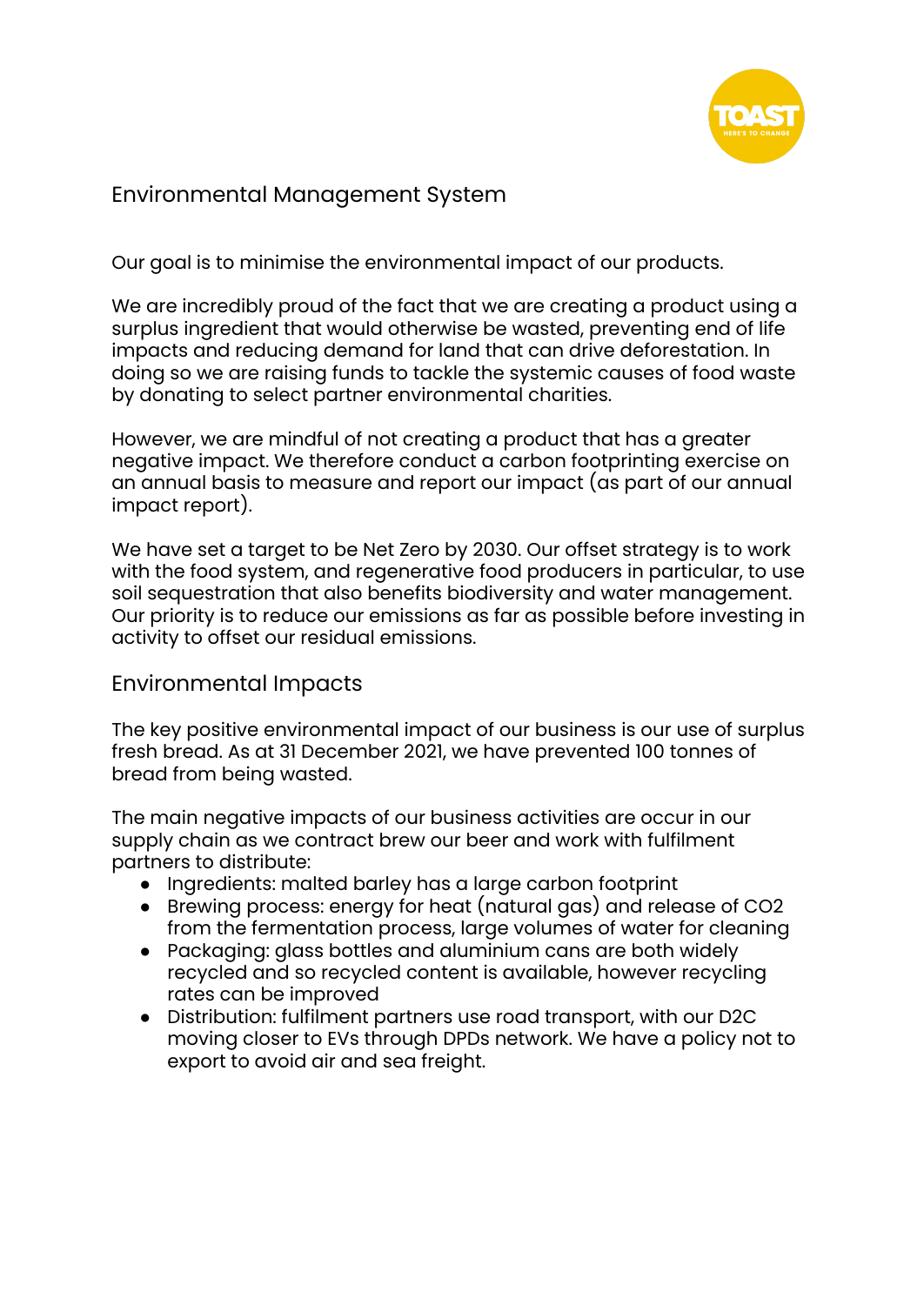

### Environmental initiatives

#### Brewing

Our contract brewing partners SEB Brewing and Bottling in Broadstairs measure and manage water use and have implemented measures to reduce use e.g. rinse recovery from cleaning systems.

SEB are looking at carbon capture technology to reduce the release of CO2 (and use for carbonation). We are working with SEB to better measure and manage energy use.

Spent grain is sent to animal feed and spent hops are send for composting.

#### **Ingredients**

Comparatively we use approximately 25% less barley than the rest of the industry, replacing it with surplus bread. We are working on ways to further reduce the amount of barley used.

Our main bread supplier Adelie Foods Ltd went into administration in 2020 as a result of the impact of the lockdown. We are now working with EF Bakery.

### Packaging

We have conducted carbon analysis of the impact of aluminium cans v glass bottles and shared in our 2021 impact report to educate customers.

We currently offer both cans and bottles, which are recyclable at a local level. We encourage customers (consumers and on-trade stockists) to recycle to reduce the impact of both as we are not able to recover or reuse at the moment. However we will nudge people to choose cans.

We are currently working on options to replace PP labels on bottles and cans with more sustainable materials. We will begin using printed cans in 2022.

In 2020 we replaced plastic shrink-wrapping on 12 x bottle cases with 100% recycled FSC-certified cardboard. We use cardboard outer cases for all our cans and bottles, which is 100% recycled and recyclable at a local level.

We also supply to trade in reusable stainless steel kegs, which are collected from stockists by Kegstar for cleaning and re-supply to breweries.

### **Distribution**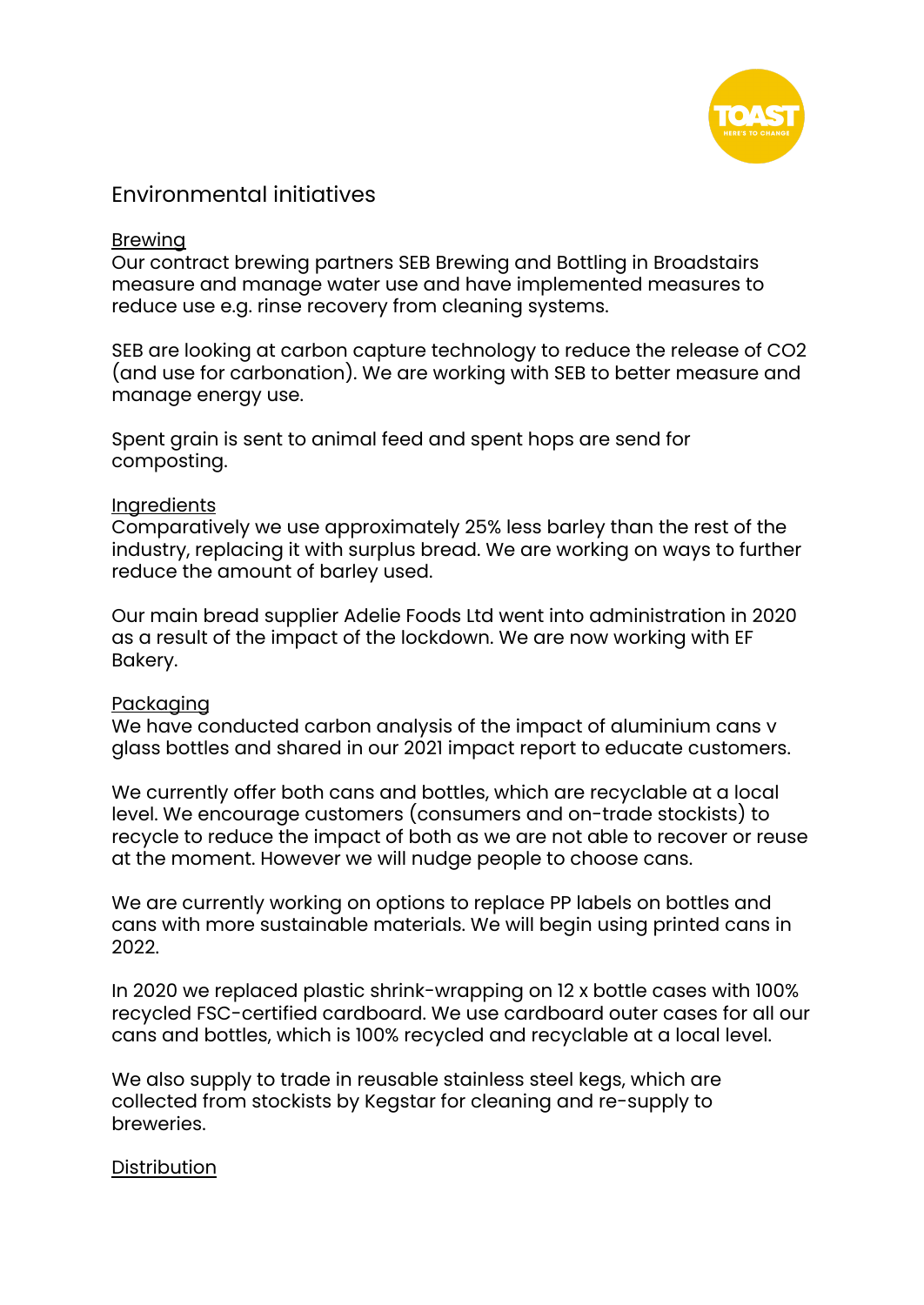

Prior to the pandemic, we were increasingly using distributors rather than supplying direct to small customers, meaning less journeys of bigger volumes. The lockdown forced us to rely on e-commerce and so increased the number of journeys, but we are focussing on larger distributors as the situation changes.

We do not own any vehicles. Our online orders are fulfilled by Beerhunter and UK trade orders are fulfilled by WareLogic.

### Other initiatives in 2021

- Our Rise Up campaign raised awareness of the impact of the food system on people and the planet, and the opportunity to address that simply by reducing food waste.
- Our Companion Series championed collaboration as we brought 24 other breweries together with us to brew a limited-edition range of beers all brewed with surplus bread. From the success of this, we are launching an ingredients business - Toast Companion - to supply the brewing industry

# Virtual Office Stewardship

We are based in a shared workspace and have always enabled remote working (from home or at other locations when travelling for meetings).

Staff are encouraged to consider the environment when working from home, with the following tips shared:

- **Renewable Energy** There are a number of energy companies that support domestic renewable energy. Many members of the team currently used [Bulb](https://bulb.co.uk) and we share welcome codes offering a financial incentive. Others include Good [Energy](https://www.goodenergy.co.uk), [Ecotricity](https://www.ecotricity.co.uk) & Green Star [Energy.](https://www.mygreenstarenergy.com)
- **Energy Efficiency** Consider your use of heating, lighting and power. Turn down the thermostat and insulate doorways, windows, walls and ceilings. Install energy-efficient light bulbs (CFL or LED) and switch off when not using. Don't leave computers and laptops on stand-by and unplug chargers when not using them - a power strip will make it easy to turn off everything with one switch.
- **Water Consumption** water systems use a lot of energy to purify and distribute water to households so saving water can lower greenhouse gas emissions.
- **Products** We have electronic communication and document storage systems to minimise the use of paper. If you do purchase stationery products, look for products made with recycled materials.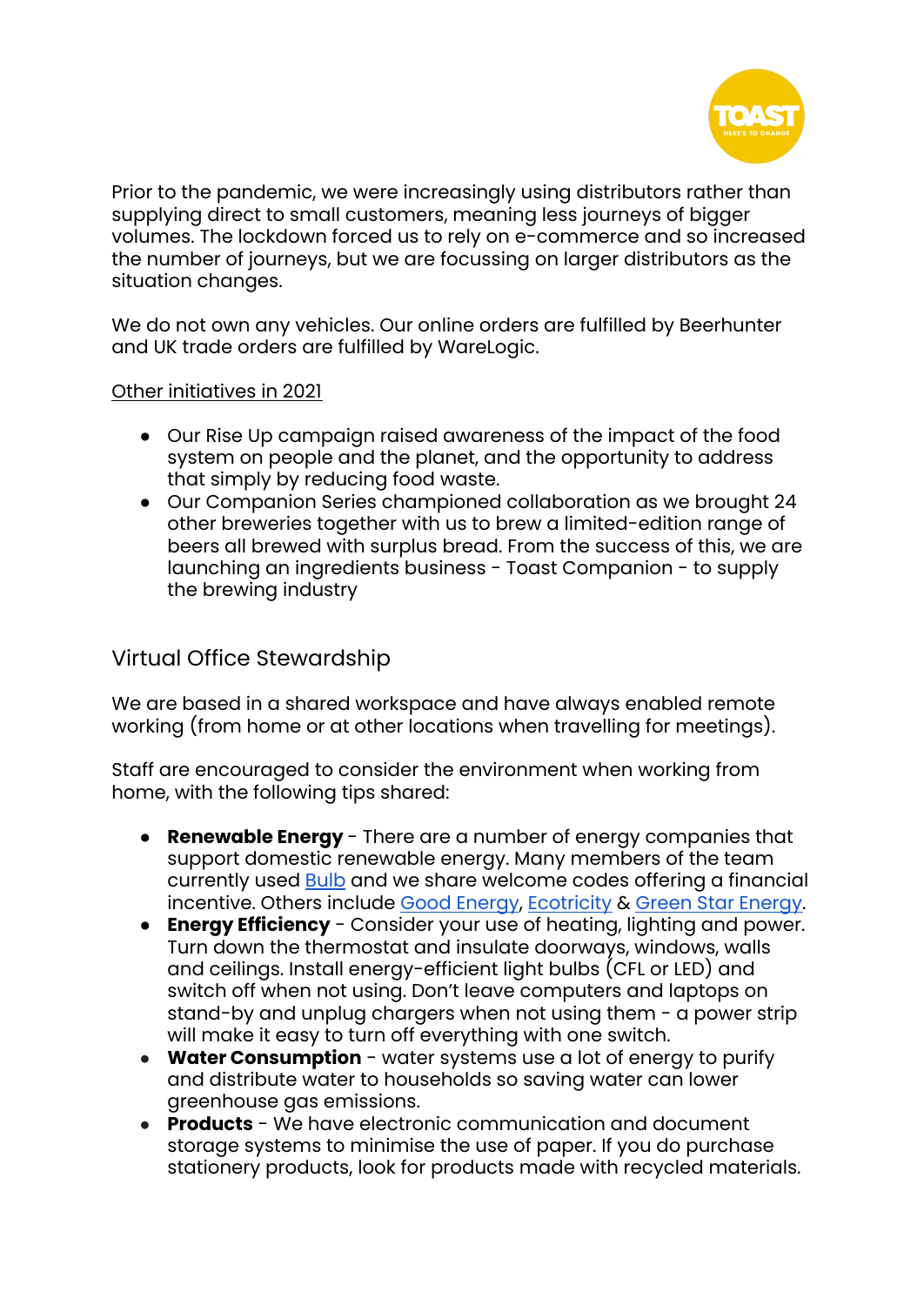

- **Reuse and recycle** Think before buying disposable items / packaging. Find out about local council policies on what can be recycled.
- **Disposal of E-Waste and batteries** E-waste should be carefully disposed of and not put into household recycling bins. Contact your local council for information on local options. Batteries can often be left in recycling bins in large supermarkets.
- <span id="page-6-0"></span>**• Travel** - By working from home, you are already reducing the impact of your travel by not commuting. When commuting or travelling for work, we encourage walking, cycling and use of public transport. If overseas travel is required, you should opt for train travel over flying where feasible.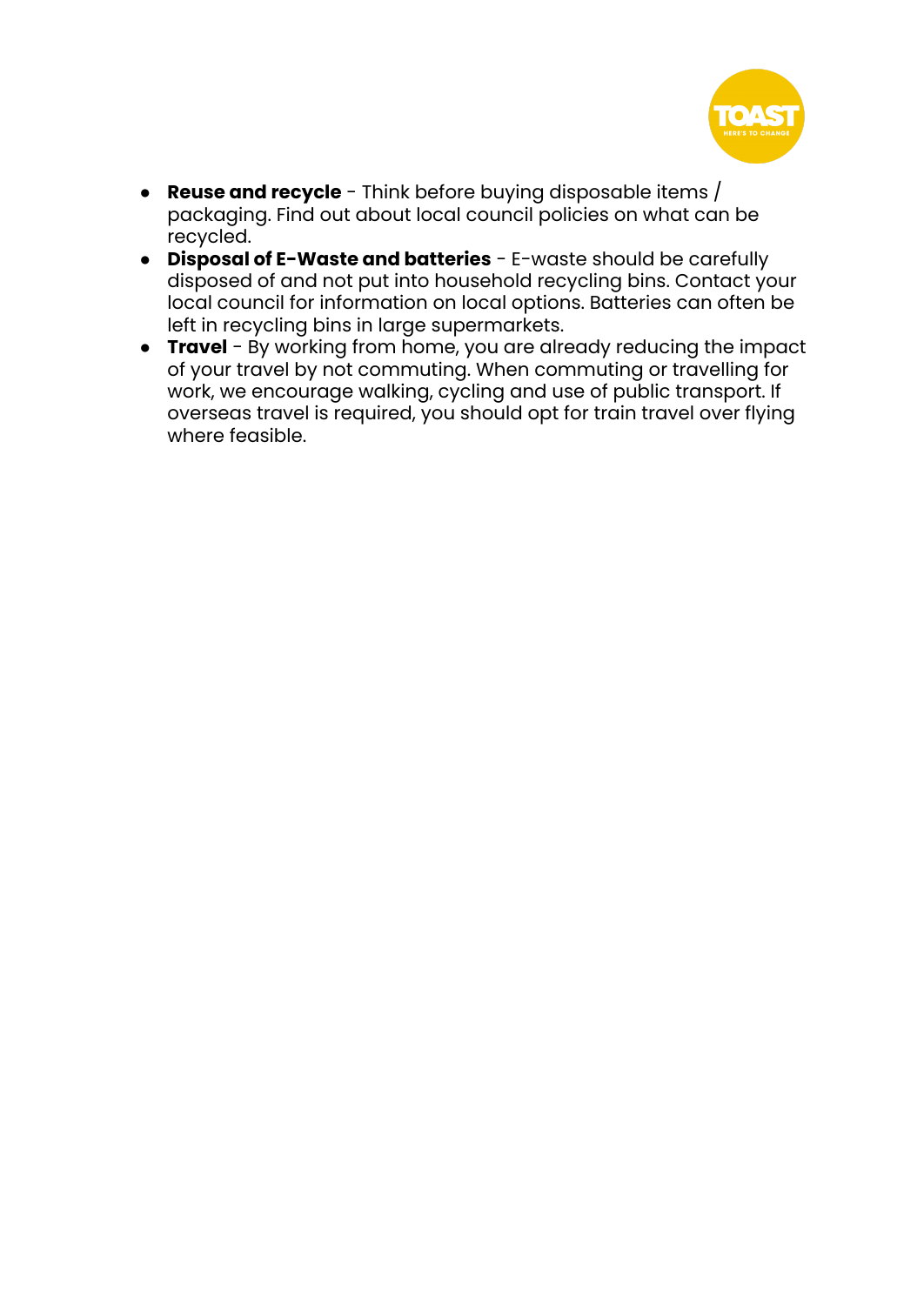

# Ethical Trading Policy

Toast Ale recognises the responsibility that we share with our suppliers to operate ethically. Promoting decent working conditions in our supply chains is part of our strategy to act in a socially responsible manner, therefore we require all our suppliers to comply with our Ethical Trading Policy (based on the Fundamental Conventions of the International Labour Organisation (ILO) and national and international laws).

We expect all our suppliers to have ethical processes and policies in place throughout their supply chain. We will monitor supplier compliance with this policy by asking to see their policies before the relationship begins, and ask for annual updates as evidence of compliance with our Ethical Trading Policy.

### **Coverage**

This Policy covers our contract brewers, bread suppliers and packaging suppliers.

### **Responsibility**

Our operations Director, Julie Prebble, has overall responsibility.

### Specific Supplier Requirements

Suppliers are required to complete our Supplier Questionnaire and provide supporting policy documentation. We encourage suppliers to register on SEDEX or with similar providers, and if risks are identified to conduct ethical audits.

### Policy Commitments

Suppliers to Toast Ale shall commit to ensure that:

- 1. Employment is freely chosen
	- a. There is no forced, bonded or involuntary prison labour.
	- b. Workers are not required to lodge "deposits" or their identity papers with their employer, and are free to leave their employer after reasonable notice.
- 2. Freedom of association and the right to collective bargaining are respected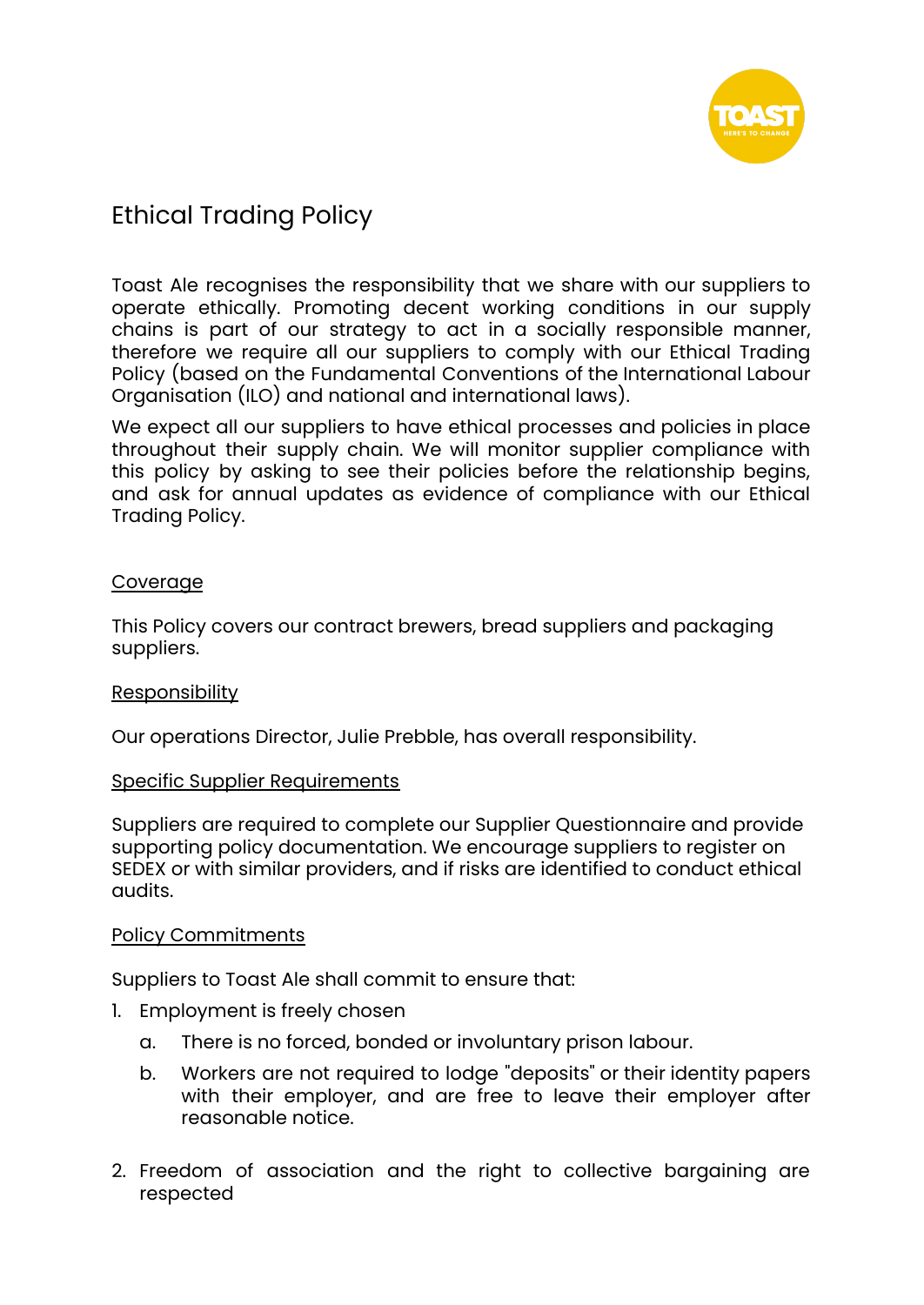

- a. Workers, without distinction, have the right to join or form trade unions of their own choosing and to bargain collectively.
- b. The employer adopts an open attitude towards the activities of trade unions and their organisational activities.
- c. Workers representatives are not discriminated against and have access to carry out their representative functions in the workplace.
- d. Where the right to freedom of association and collective bargaining is restricted under law, the employer facilitates, and does not hinder, the development of parallel means for independent and free association and bargaining.
- 3. Working conditions are safe and hygienic
	- a. A safe and hygienic working environment shall be provided, bearing in mind the prevailing knowledge of the industry and of any specific hazards. Adequate steps shall be taken to prevent accidents and injury to health arising out of, associated with, or occurring in the course of work, by minimising, so far as is reasonably practicable, the causes of hazards inherent in the working environment.
	- b. Workers shall receive regular and recorded health and safety training, and such training shall be repeated for new or reassigned workers.
	- c. Access to clean toilet facilities and to potable water, and, if appropriate, sanitary facilities for food storage shall be provided.
	- d. Accommodation, where provided, shall be clean, safe, and meet the basic needs of the workers.
	- e. The company observing the code shall assign responsibility for health and safety to a senior management representative.
- 4. Child labour shall not be used
	- a. There shall be no new recruitment of child labour.
	- b. Companies shall develop or participate in and contribute to policies and programmes which provide for the transition of any child found to be performing child labour to enable her or him to attend and remain in quality education until no longer a child; "child" and "child labour" being defined in the appendices.
	- c. Children and young persons under 18 shall not be employed at night or in hazardous conditions.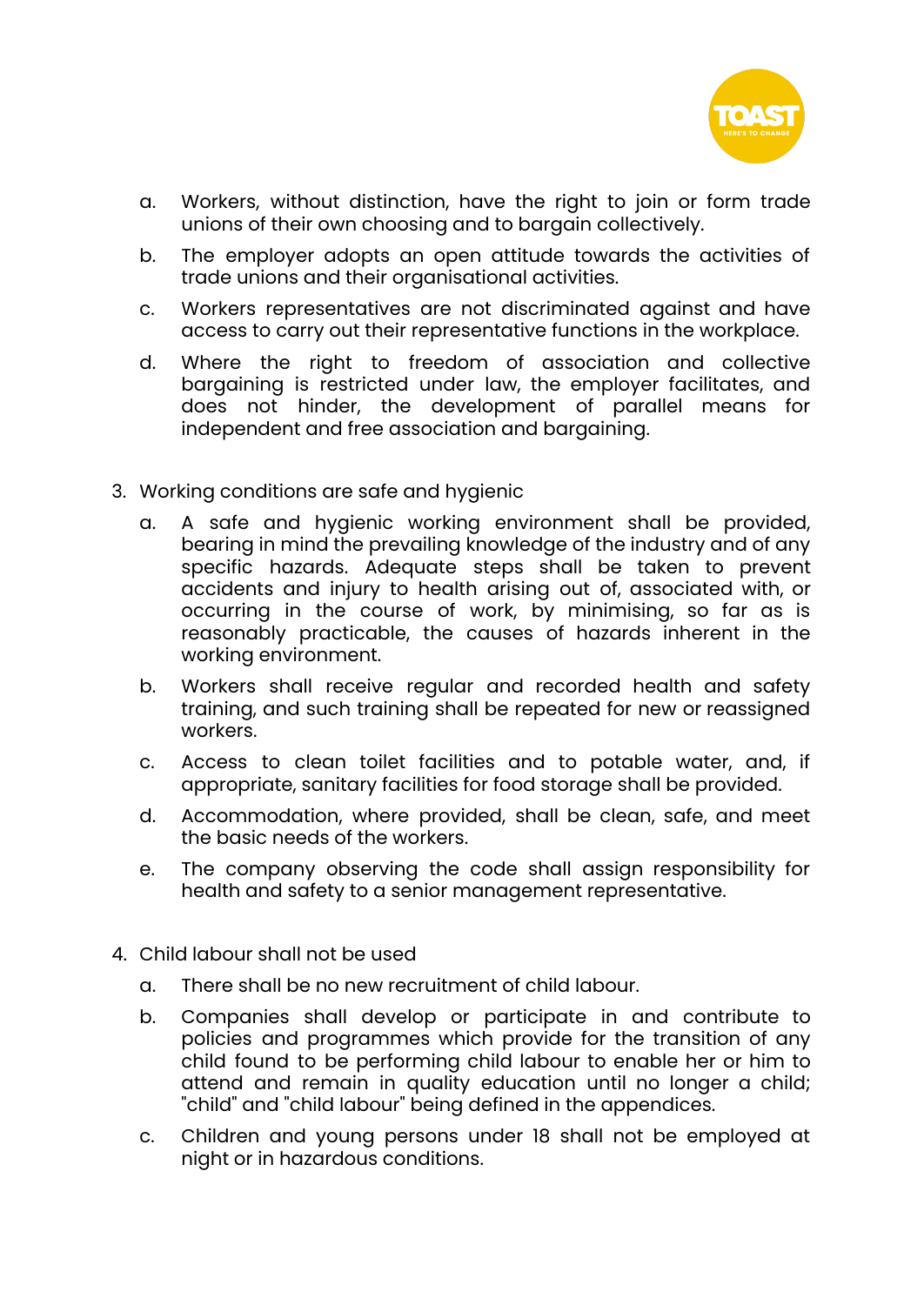

- d. These policies and procedures shall conform to the provisions of the relevant ILO standards.
- 5. Living wages are paid
	- a. Wages and benefits paid for a standard working week meet, at a minimum, national legal standards or industry benchmark standards, whichever is higher. In any event wages should always be enough to meet basic needs and to provide some discretionary income.
	- b. All workers shall be provided with written and understandable information about their employment conditions in respect to wages before they enter employment and about the particulars of their wages for the pay period concerned each time that they are paid.
	- c. 5.3 Deductions from wages as a disciplinary measure shall not be permitted nor shall any deductions from wages not provided for by national law be permitted without the expressed permission of the worker concerned. All disciplinary measures should be recorded.
- 6. Working hours are not excessive
	- a. Working hours must comply with national laws, collective agreements, and the provisions of 6.2 to 6.6 below, whichever affords the greater protection for workers. Sub-clauses 6.2 to 6.6 are based on international labour standards.
	- b. Working hours, excluding overtime, shall be defined by contract, and shall not exceed 48 hours per week. International standards recommend the progressive reduction of normal hours of work, when appropriate, to 40 hours per week, without any reduction in workers' wages as hours are reduced.
	- c. All overtime shall be voluntary. Overtime shall be used responsibly, taking into account all the following: the extent, frequency and hours worked by individual workers and the workforce as a whole. It shall not be used to replace regular employment. Overtime shall always be compensated at a premium rate, which is recommended to be not less than 125% of the regular rate of pay.
	- d. The total hours worked in any 7 day period shall not exceed 60 hours, except where covered by clause 6 (e) below.
	- e. Working hours may exceed 60 hours in any 7 day period only in exceptional circumstances where all of the following are met:
		- this is allowed by national law;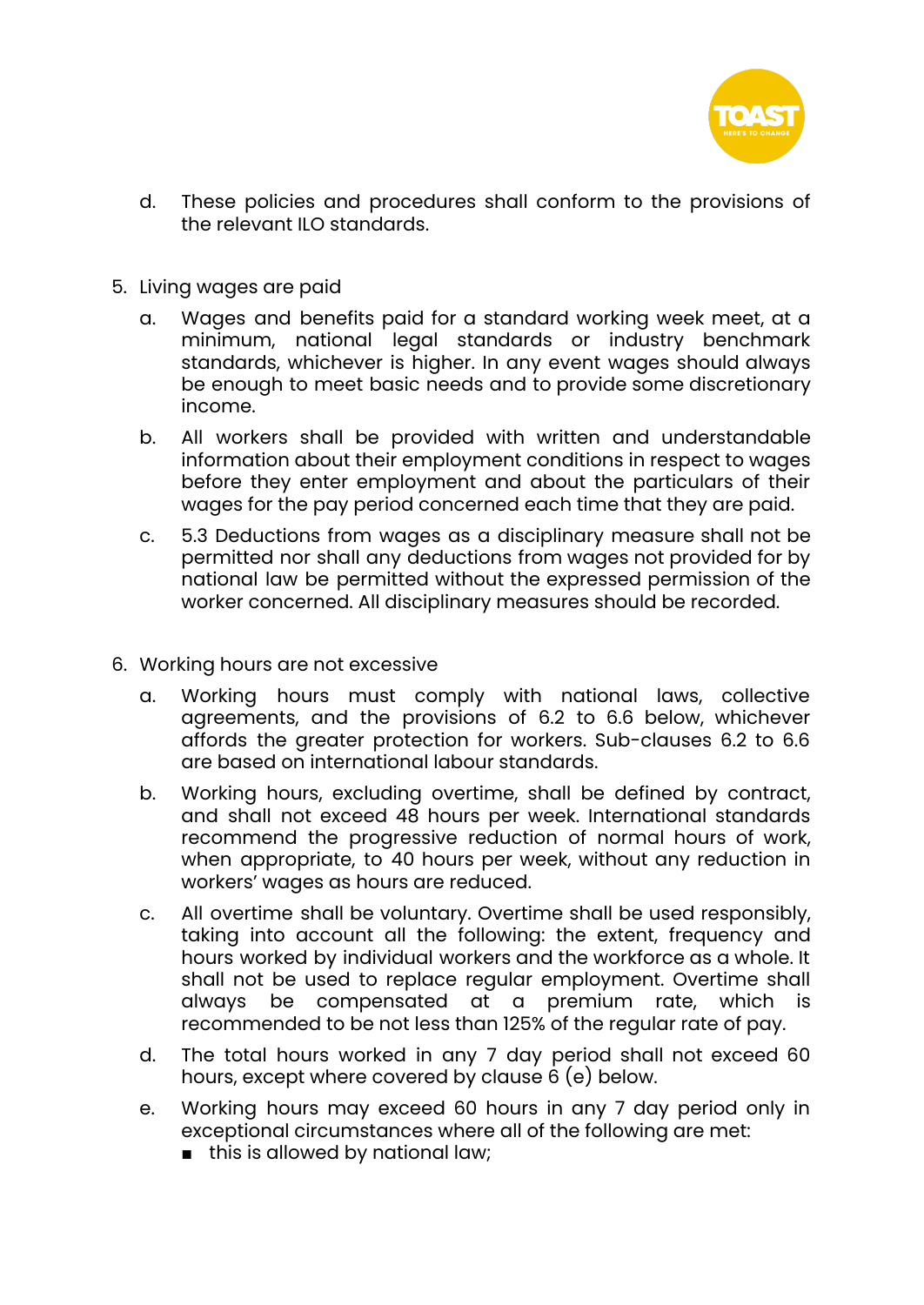

- this is allowed by a collective agreement freely negotiated with a workers' organisation representing a significant portion of the workforce,
- appropriate safeguards are taken to protect the workers' health and safety; and
- the employer can demonstrate that exceptional circumstances apply such as unexpected production peaks, accidents or emergencies
- f. Workers shall be provided with at least one day off in every 7 day period or, where allowed by national law, 2 days off in every 14 day period.
- 7. No discrimination is practised. There is no discrimination in hiring, compensation, access to training, promotion, termination or retirement based on race, caste, national origin, religion, age, disability, gender, marital status, sexual orientation, union membership or political affiliation.
- 8. Regular employment is provided
	- a. To every extent possible work performed must be on the basis of recognised employment relationship established through national law and practice.
	- b. Obligations to employees under labour or social security laws and regulations arising from the regular employment relationship shall not be avoided through the use of labour-only contracting, subcontracting, or home-working arrangements, or through apprenticeship schemes where there is no real intent to impart skills or provide regular employment, nor shall any such obligations be avoided through the excessive use of fixed-term contracts of employment.
- 9. No harsh or inhumane treatment is allowed. Physical abuse or discipline, the threat of physical abuse, sexual or other harassment and verbal abuse or other forms of intimidation shall be prohibited.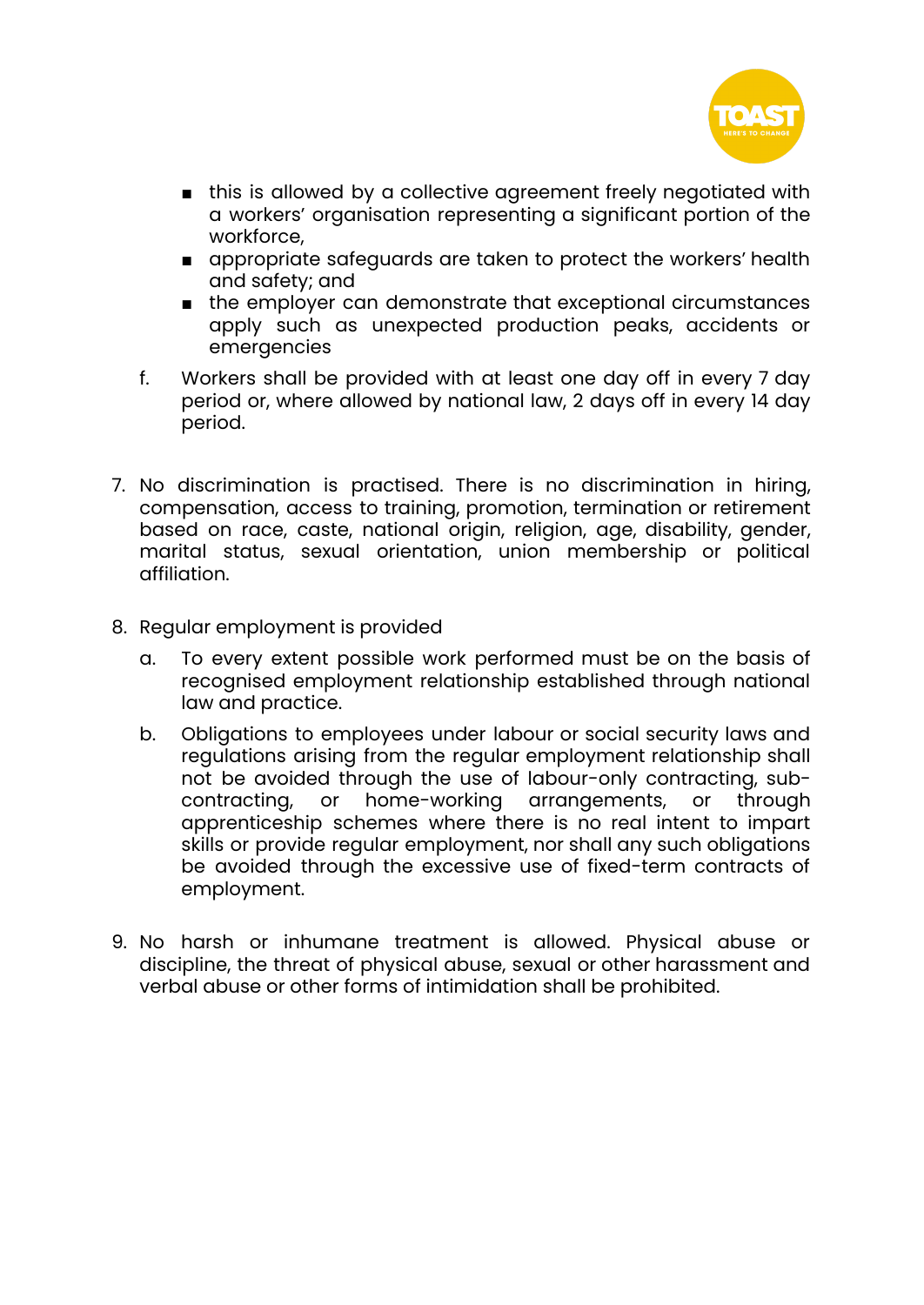

# <span id="page-11-0"></span>Anti-slavery Policy

Commercial organisations carrying out business in the UK with an annual turnover of at least £36 million are required to publish a modern slavery statement for each financial year. We are a small business with turnover of under £500,000 and therefore have no legal obligation, and do not operate in countries with high levels of risk for modern day slavery. However, we are putting in place systems given our strong ethical foundations and our ambitions to grow.

We are fully committed to understanding modern slavery practices and to ensuring that there is no modern slavery in our own business or our supply chains.

### Organisational structure and supply chains

Toast Ale Ltd contracts with breweries to brew beer with surplus fresh bread. The company was set up in the UK on 22 December 2015. In 2017, we set up a subsidiary company – Toast Ale LLC – in New York and two franchises in South Africa and Iceland. We also license our brand in Brazil.

We source bread from bakeries and sandwich makers. In the UK, the bread for our bottled beer is from Adelie Foods Ltd. All other ingredients (hops, yeast and water) and packaging materials (bottles, cans and cases) are sourced by the brewery. We do not yet have information about the suppliers to the breweries.

### Responsibility

Our COO, Louisa Ziane, has responsibility for our anti-slavery initiatives.

Those initiatives include:

- the implementation of this policy
- risk assessments of new countries of operation
- supplier investigations and due diligence
- staff training

Risk assessment and due diligence

We have a short supply chain and so a good understanding of our supply chain to be able to assess the risks of modern slavery. We will review our existing suppliers on an annual basis using a questionnaire format.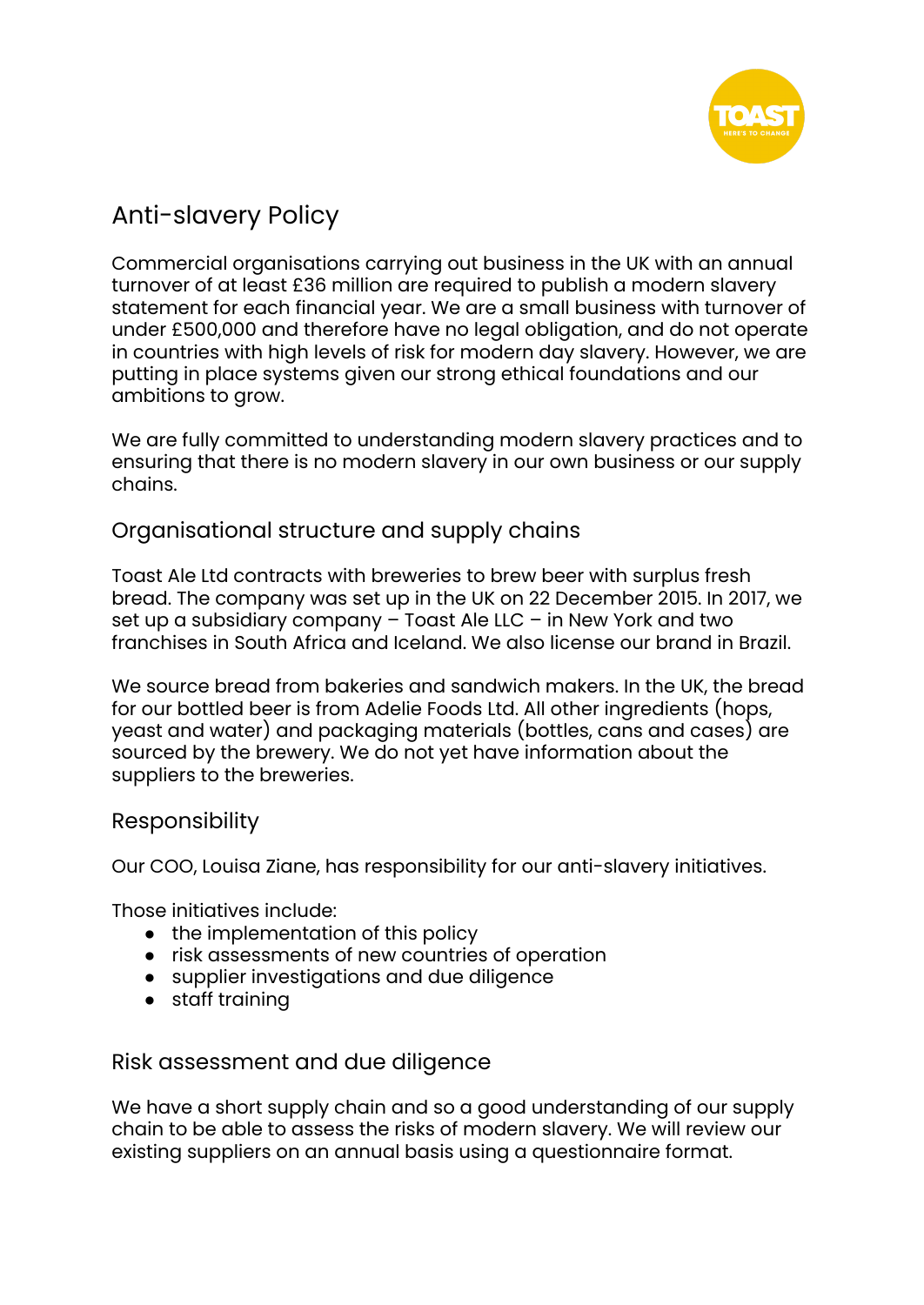

If expanding to new countries of operation or when taking on new suppliers, we will assess the geographical risks of modern slavery [\(https://www.globalslaveryindex.org/findings/\)](https://www.globalslaveryindex.org/findings/).

If new geographical territories are assessed to be high risk, we will conduct detailed risk assessment of the supply chain to ensure there is no risk of modern slavery.

If our suppliers do not meet the standard we require, we will ask them to take action to improve and terminate the business relationship if the required improvement is not forthcoming.

### Staff training

We use training materials on modern slavery at <http://stronger2gether.org/resources/> and [https://www.gov.uk/government/uploads/system/uploads/attachment\\_d](https://www.gov.uk/government/uploads/system/uploads/attachment_data/file/380513/FactsheetFood.pdf) [ata/file/380513/FactsheetFood.pdf.](https://www.gov.uk/government/uploads/system/uploads/attachment_data/file/380513/FactsheetFood.pdf)

We ensure all staff are briefed to understand what modern slavery encompasses and how it affects us as a business. Employees working on expanding our international operations or working directly with suppliers will be required to undertake this training and to sign off that they have completed it.

Key Performance Indicators

- All staff completed training on modern slavery target 100%
- Supply chain mapping completed target all new countries of operation within 12 months of launch
- $\bullet$  System in place for supply chain verification  $-$  all new suppliers comply with policy
- Annual review of existing supply chains all existing suppliers comply with policy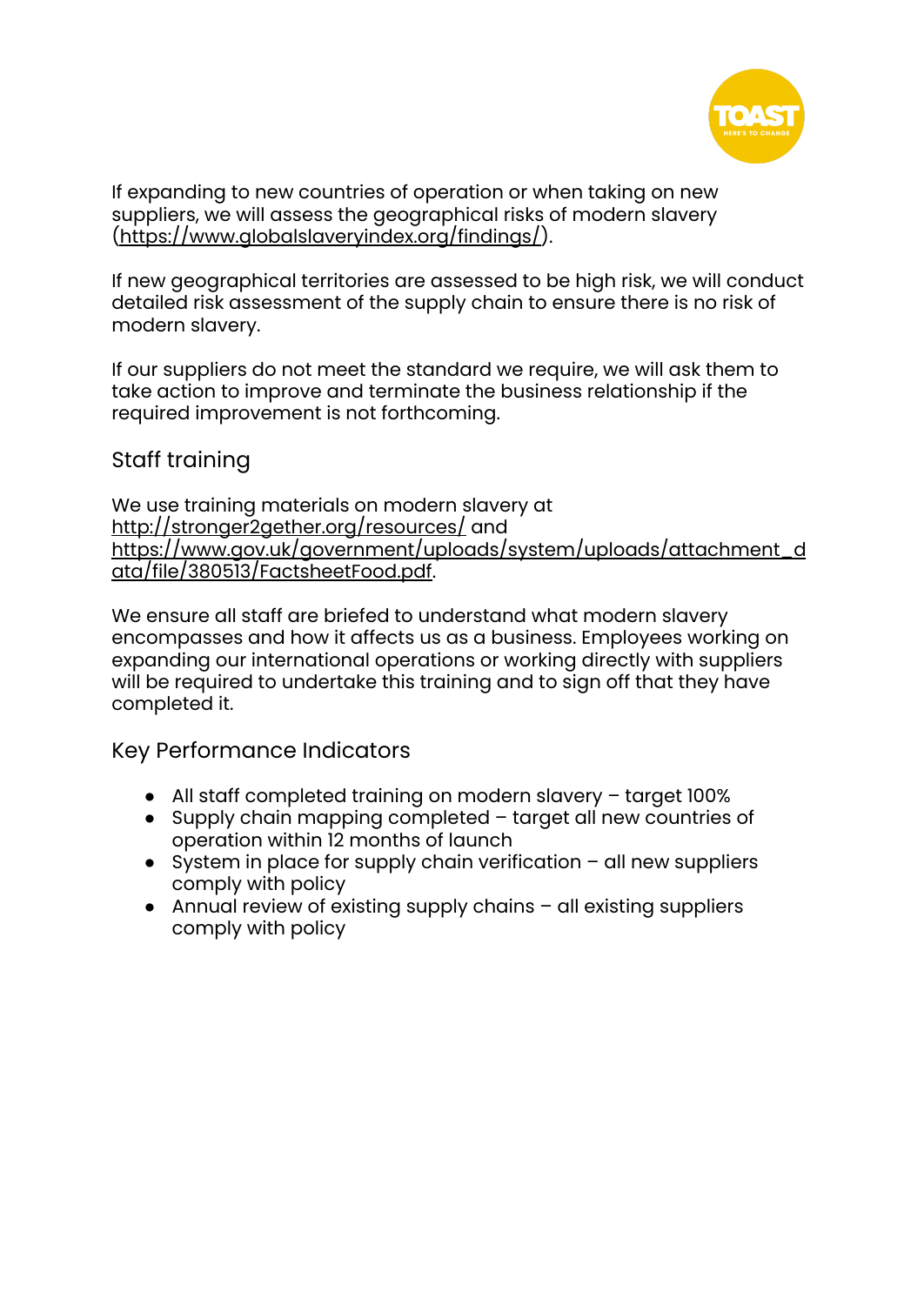

Appendix: Definition of modern day slavery

● Human trafficking

The essence of human trafficking is that the victim is coerced or deceived into a situation where they are exploited. Article  $4(a)$  of the Council of Europe Convention on Action against Trafficking in Human Beings (the Convention) defines 'human trafficking' as: the recruitment, transportation, transfer, harbouring or receipt of persons, by means of the threat or use of force or other forms of coercion, of abduction, of fraud, of deception, of the abuse of power or of a position of vulnerability or of the giving or receiving of payments or benefits to achieve the consent of a person having control over another person, for the purpose of exploitation. Exploitation shall include, at a minimum, the exploitation of the prostitution of others or other forms of sexual exploitation, forced labour or services, slavery or practices similar to slavery, servitude or the removal of organs.

| Components of<br>trafficking                                                              | What it means                                                                                                                                                            |
|-------------------------------------------------------------------------------------------|--------------------------------------------------------------------------------------------------------------------------------------------------------------------------|
| Action                                                                                    | recruitment, transportation, transfer,<br>harbouring or receipt, which includes an<br>element of movement whether national or<br>cross-border;<br>which is achieved by a |
| Means (not required<br>for children as they<br>are not able to give<br> informed consent) | threat or use of force, coercion, abduction,<br>fraud, deception, abuse of power or<br>vulnerability;<br>for the purpose of                                              |
| Exploitation                                                                              | leg sexual exploitation, forced labour or<br>domestic servitude, slavery, financial<br>exploitation, illegal adoption, removal of<br> organs)                            |

● Forced or compulsory labour, servitude and slavery

UN Convention number 29 concerning forced or compulsory labour defines 'forced or compulsory labour' as 'all work or service which is exacted from any person under the menace of any penalty and for which the said person has not offered himself voluntarily'.